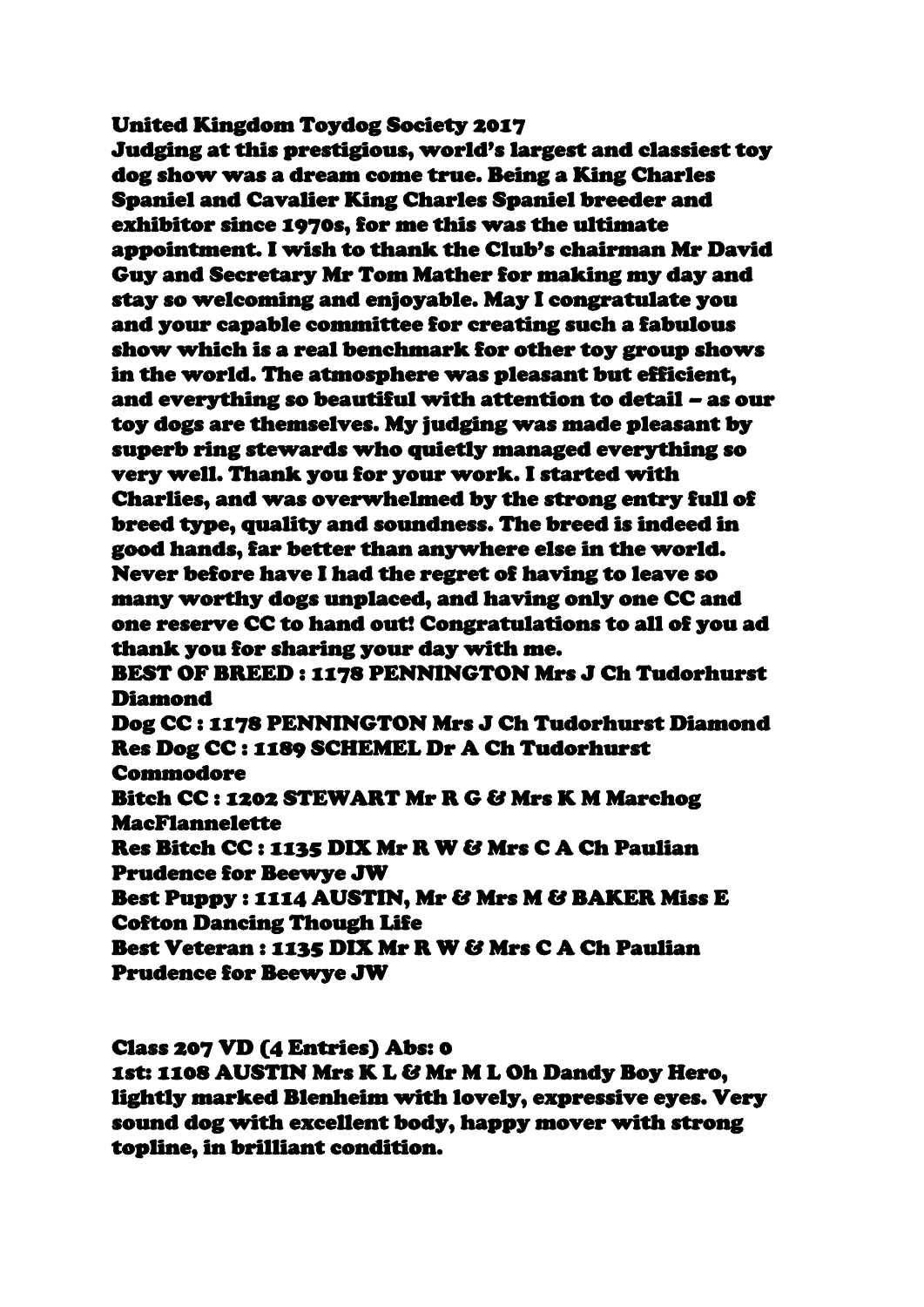2nd: 1107 AUSTIN Mrs K L & Mr M L Baldragon Big It Up, tricolor with perfect markings so difficult to achieve, lovey dome, good eye, strong bone, excellent front, rather slim condition today, moves well.

3rd: 1109 AUSTIN Mrs K L & Mr M L Baldragon Hooray **Henley** 

Res: 1176 PEARCE Miss D M Tewhit Tornado

Class 208 MPD (3 Entries) Abs: 0

1st: 1124 CHAPMAN, Mrs M & Mr Z & IRELAND Miss T Ellemich the Patriot, This puppy never put a foot wrong , so rare to see at this tender age a fully professional performance! Excellent size and proportions, lovely head profile, excellent front, good bone, excellent colour and coat texture, balanced mover. Bright future ahead! 2nd: 1168 MOCHRIE Mrs R Downsbank Liturgy, bigger tricolor with excellent body and bone, excellent dome, most promising coat, moves well.

3rd: 1146 HARDIMAN Mr & Mrs T W & C A Tovarich The One And Only

Class 209 PD (5 Entries) Abs: 1 These first two will have a good future, both so typy and quality.

1st: 1151 JACKSON Mrs T M Amantra Regal Salute, Lovely tricolour with excellent proportions and bone, good skull, strong head, good front and body, excellent coat texture. Moves well on the side, front movement needs to mature.

2nd: 1190 SIDGWICK Mr & Mrs I Paulian Wheres Wally, another lovely puppy, slightly longer in shape and needs to mature in body, lovely front and legs, strong hindquarters, good mover, full of life.

**3rd: 1980 Miss E E BAKER Cofton Jack Daniels**

**Class 210 JD (6 Entries) Abs: 0**

**1st: 1182 PORTINGALE Mr & Mrs P & J C Jacrianna King's Ransome, black&tan, excellent colour and coat, excellent dome and profile, lovely eyes, excellent muzzle, good bone, very sound, excellent mover, lovely temperament. Conisdered him for top honours, with maturity should do very well!**

**2nd: 1186 RUSHTON Mr R F & Mrs E A Justacharma He Is So Magic at Tiflin, Blenheim with perfect colour: pearly white with bright chestnut**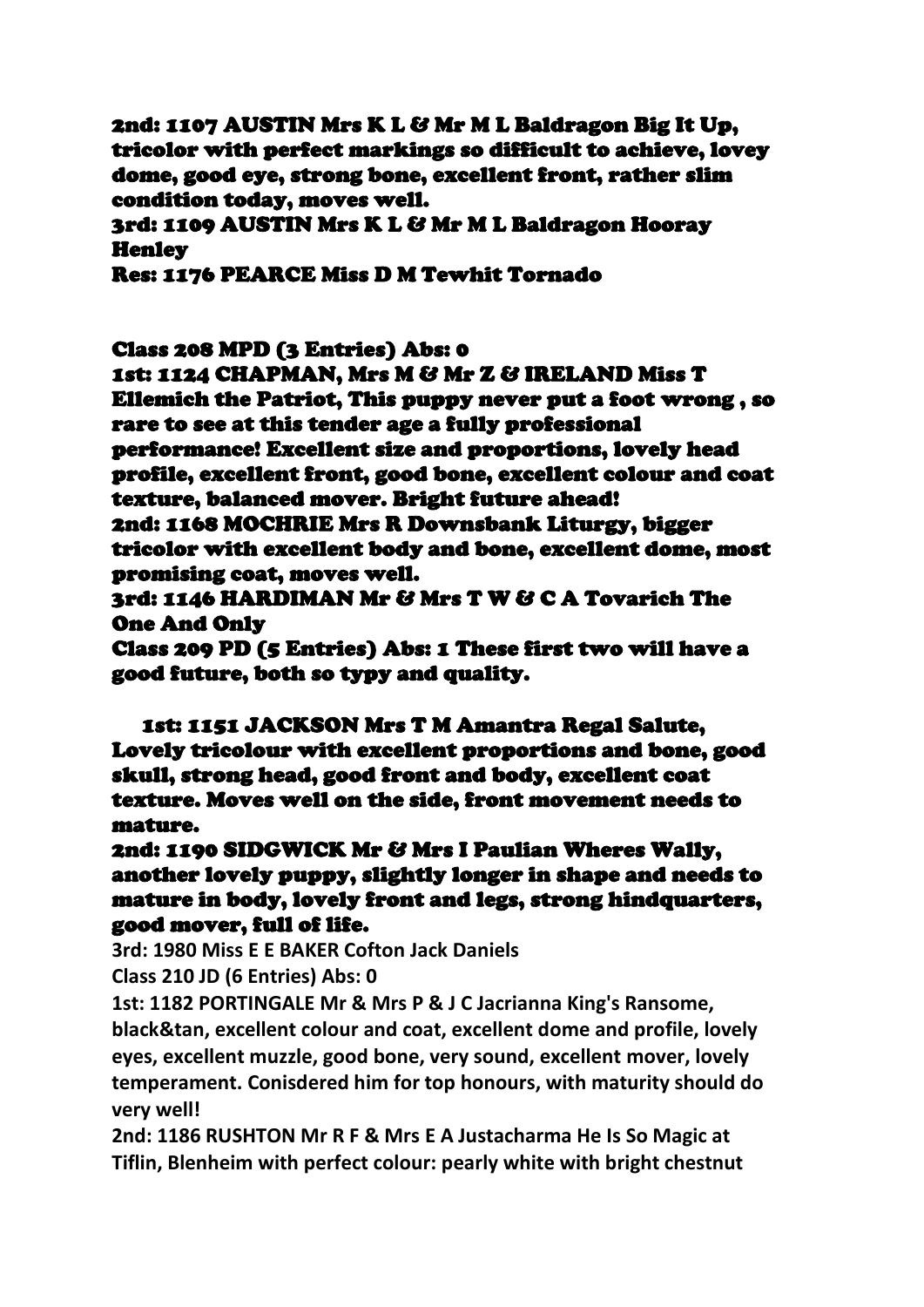**markings. Lovely dome and nose placement, handsome head once finished. Good bone, overall sound dog but rear movement needs a bit more strength. Lovely silky coat texture.**

**3rd: 1191 SMITH Mr & Mrs S C Justacharma One So Magic Res: 1163 MALLOWS Miss M X-jewel Od Dvou Orechu Binglui (Imp) VHC: 1130 COX Miss V Petitpaws Black Prince**

## **Class 2**11 GD (8 Entries) Abs: 0

**1st: 1174 MOFFATT, Mr W W & ROBINS Mrs J P Maibee An Impression, quality tricolour with excellent proportions and size, muzzle needs a bit more time to finish, excellent bone and front, good topline, sound mover, promising coat. He is today quite slim but once gaining more body should trouble the best!**

**2nd: 1127 COUPLAND Mrs J Tucherish Guilty Verdict, very similar excellent shape, head needs to mature more, excellent bone, easy mover, this one also needs a bit more body. These two dogs are most delightful with such correct shape and size.**

**3rd: 1187 SALGUERO Mr R Rivermoor Minstrel**

**Res: 1110 AUSTIN Mrs K L & Mr M L Dragonheart Of Winter**

**VHC: 1131 COX Miss V Petitpaws Black Knight**

**Class 212 PGD (12 Entries) Abs: 0 The top two dogs in this class show what can be achieved with careful breeding. Worthy winners in any company!**

**1st: 1188 SCHEMEL Dr A Tudorhurst Athos,tricolour, bigger dog, very masculine, strong and happy. Moderate skull, super muzzle. Excellent body and bone, excellent coat and beautifully clear markings, very sound mover. Plenty of character!**

**2nd: 1169 MOCHRIE Mrs R Downsbank Razzle Dazzle Em, tricolour, excellent type and size, lovely expression, excellent dome, excellent bone, somewhat softer coat, pleasing dog full of quality that needs just a bit more body and sparkle.**

**3rd: 1184 ROBINSON Ms C Baldragon Brecon JW**

**Res: 1201 STEWART Mr R G & Mrs K M Kasamanda Just A Dream for Marchog**

**VHC: 1159 LINDLEY Mrs S E Headra's Flash The Cash At Meglind Class 213 LD (12 Entries) Abs: 1**

**Such a big class – it used to be Cavaliers having huge limit and open class, now charlies are taking over!**

**1st: 1177 PENNINGTON Mrs J Tudorhurst Aramis, excellent Blenheim for size and type. It is more difficult to achieve quality in a smaller package, here it is. Very balanced dog with lovely movement and excellent topline.**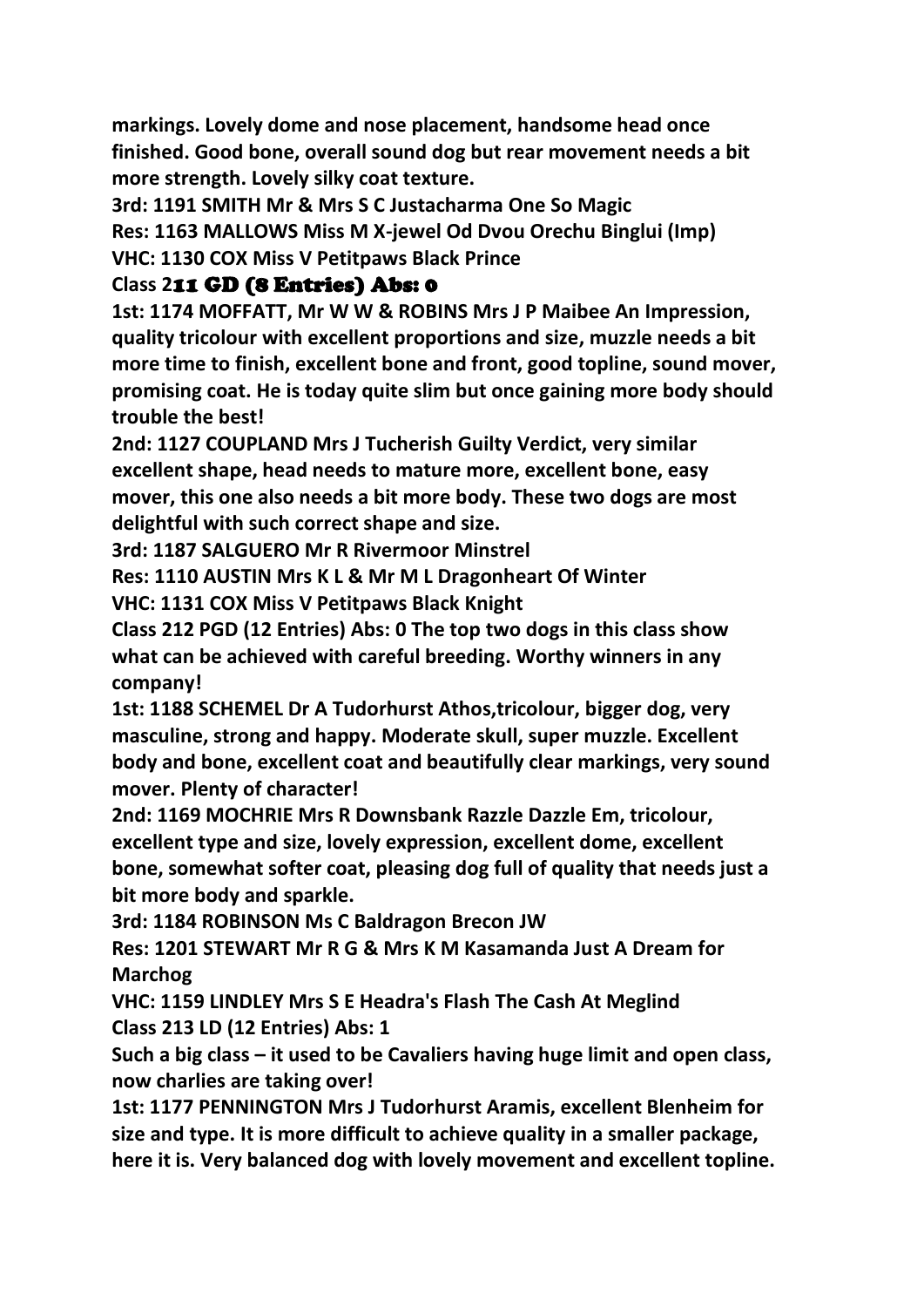**Superb eyes, excellent balance in head, lovely ear fringes for a Blenheim. Excellent neck, super character. With touch more maturity in body, will give hard time to many.**

**2nd: 1126 CLARKE Mrs P Stonepit Super Sydney For Poltomic, Another superb exhibit, tricolour with perfect shape and size as well as excellent colour. Wonderful dome, correct bone, somewhat softer coat. 3rd: 1141 GOODWIN Mr J R Diggle Dandelion JW Res: 1196 SPROUL & COBURN Messrs R & J Khandro No Regrets VHC: 1166 MELVILLE Miss C Amantra Tiberius**

## **Class 214 OD (13 Entries) Abs: 1**

**What a class to judge! As if being in a world's best caf� and trying to chose a pastry… All these dogs in top five are worthy champions, all speak volumes for the breed. How lucky to have this depth of quality! 1st: 1178 PENNINGTON Mrs J Ch Tudorhurst Diamond, splendid tricolor with superior shape, very masculine, text book head, best of muzzles with lovely strong and wide underjaw. Strong bone, solid body, excellent condition, excellent coat, strong effortless mover, lovely temperament. CC and BOB.**

**2nd: 1189 SCHEMEL Dr A Ch Tudorhurst Commodore, similar type, most handsome dog, good expression, super sound and what a mover with strong topline, best of hindquarters, lovely condition. Reserve CC. 3rd: 1193 SMITH Mr & Mrs S C Ch Headra's Truly Magic Is Justacharma Res: 1152 JACKSON Mrs T M Ch Amantra Regal Duke VHC: 1137 ESSEX Mrs B J Ch Chacombe Royal Gift to Brendek**

## **Class 215 VB (1 Entries) Abs: 0**

**1st: 1135 DIX Mr R W & Mrs C A Ch Paulian Prudence for Beewye JW, charming tricolor of perfect size and shape. Beautiful colour and coat, top condition, excellent bone for this small frame, typical feminine head with lovely expression, strong hindquarters, moving like a dream with excellent topline, lovely temperament, very well handled. Reserve CC and Best Veteran.**

**Class 216 MPB (5 Entries) Abs: 0**

**1st: 1114 AUSTIN, Mr & Mrs M & BAKER Miss E Cofton Dancing Though Life, delightful tricolor puppy full of ring presence. Excellent size and shape, excellent dome, good eyes, correct bone, very sound, good body, sound mover with good topline, lovely coat texture, happy temperament. Exciting future ahead! Best Puppy.**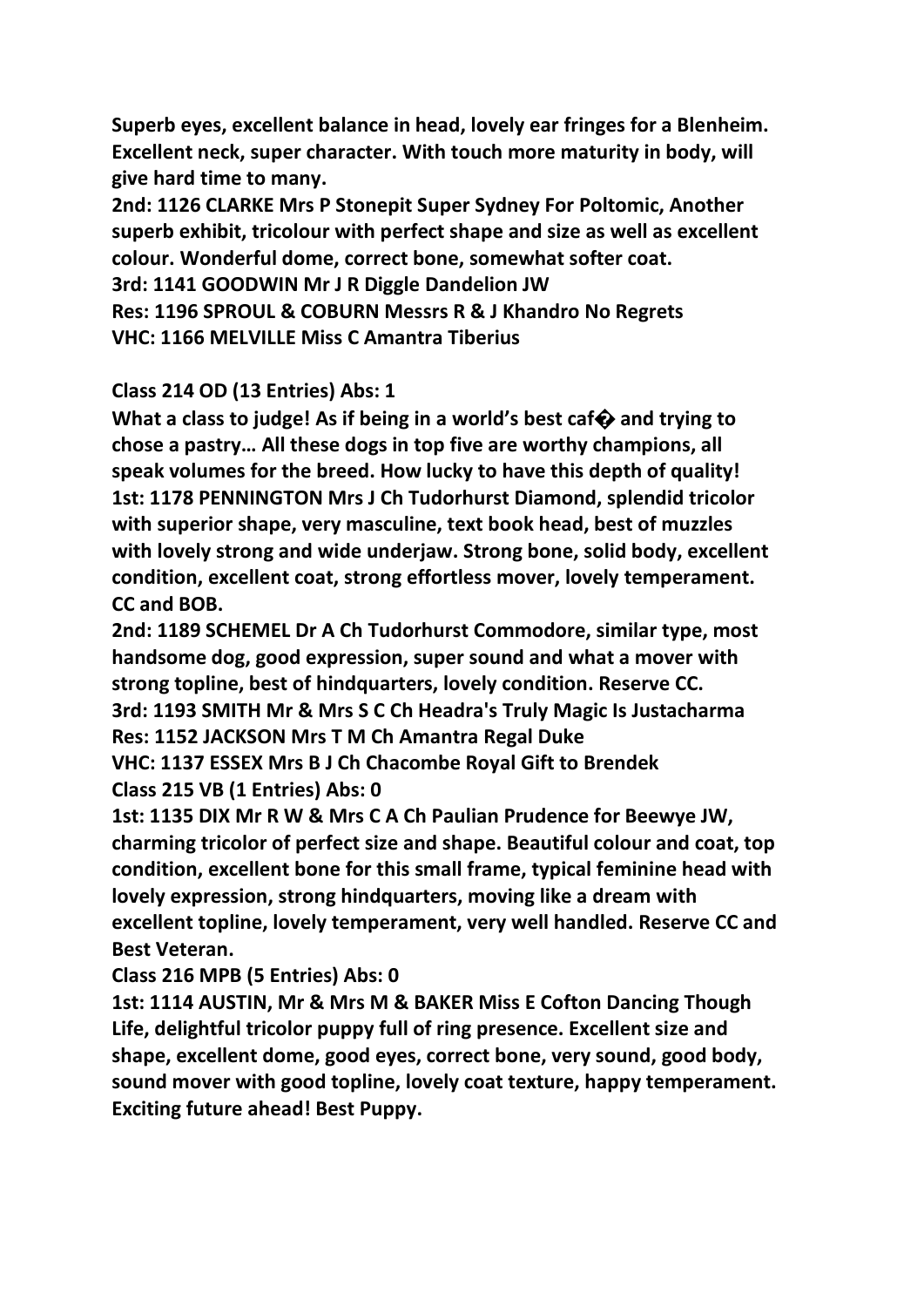**2nd: 1158 LEWIS, Mrs C & LEWIS Miss J Lankcombe Lila Lee, Happy and busy character, promising head, good bone and body, sound and steady mover, good coat.**

**3rd: 1170 MOCHRIE Mrs R Downsbank Vesper**

**Res: 1123 CHAMPION Mrs C Lankcombe Clara Bow**

**VHC: 1143 GURTNER Miss C Madeleine De Melcourt**

**Class 217 PB (4 Entries) Abs: 1**

**1st: 1167 MELVILLE, Miss C & JACKSON Mrs T Amantra Regal Star, black&tan, well matured and so sensible, strong topline, good mover,** 

**beautiful dome, good eye, excellent bone, lovely tan. So happy.**

**2nd: 1118 BLEWETT, Mr J & SMITH Mr R Othmese Saphire, lovely tricolor, good shape, very sound, lovely colour and coat, rather naughty when moving!**

**3rd: 1183 POTTER Mrs T Toyswood Counting Stars**

**Class 218 JB (6 Entries) Abs: 0**

**1st: 1114 AUSTIN, Mr & Mrs M & BAKER Miss E Cofton Dancing Though Life (see puppy class)**

**2nd: 1156 KENDALL, Mrs M E & ASKINS Mrs I M Cofton Winter Time Tale At Headra JW, quality Blenheim with pearly white base, so lovely colour. Excellent shape and body, solid bone, excellent front, lovely expression and muzzle and lipline. Topline still somewhat soft. Full of happiness. Exciting tale to tell in the years to come!**

**3rd: 1128 COUPLAND Mrs J Winie Od Dvou Orechu And Tucherish (Imp Cz)**

**Res: 1160 LINDLEY Mrs S E Justacharma Magic Is For You At Meglind VHC: 1134 COX Miss V Petitpaws Black Pearl**

**Class 219 GB (5 Entries) Abs: 2**

**1st: 1125 CHAPMAN, Mrs M & Mr Z & IRELAND Miss T Ellemich Day Dream, very lively tricolor. Sound front and back, good bone, good skull, muzzle and profile, good body, strong hindquarters, silky coat, happy mover, well handled.**

**2nd: 1198 SPROUL & COBURN Messrs R & J Khandro Ur My World, very sound tircolour, exceptionally correct ribcage, good bone, lovely head, moves well.**

**3rd: 1164 MATCHES Miss J Khandro Step Inside Love To Fochai Class 220 PGB (10 Entries) Abs: 1**

**1st: 1202 STEWART Mr R G & Mrs K M Marchog MacFlannelette, fabulous black&tan. Beautiful text book head, very feminine, beautiful eyes, excellent bone, excellent full body, silky coat, excellent mover with perfect topline. She has it all! CC.**